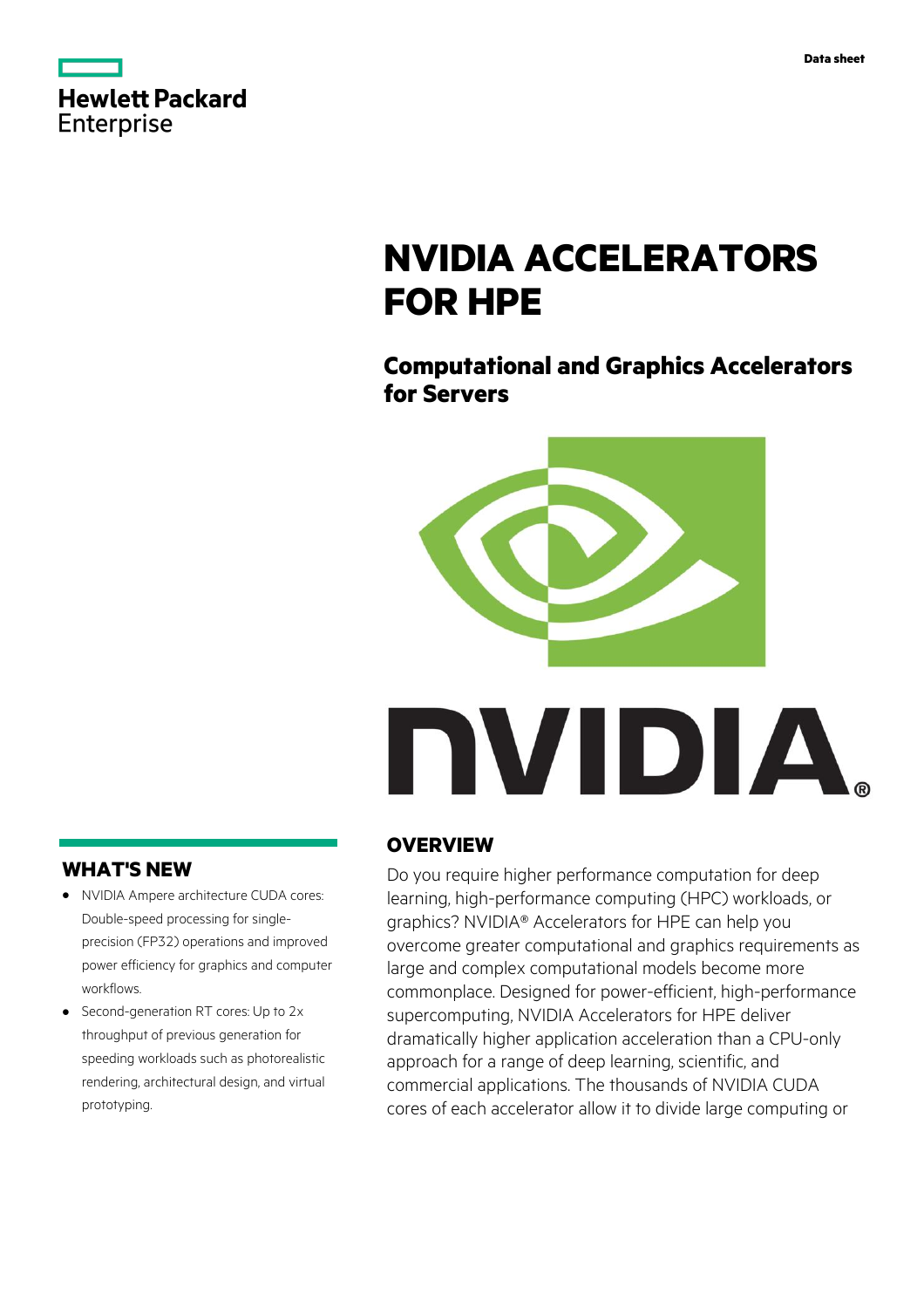- **·** Third-generation Tensor Cores: Tensor Float-32 (TF32) precision; provides dramatically increased training throughput to accelerate AI and data science model training.
- **·** PCIe Express Gen 4: Increased bandwidth improves data-transfer speeds from CPU memory.
- **·** Data center security: Secure and measured boot with primary root-of-trust within the GPU helps certify that firmware isn't tampered with or corrupted.

graphics tasks into thousands of smaller tasks that can be run concurrently, thus enabling much faster simulations and improved graphics fidelity for extremely demanding 3D models. NVIDIA Accelerators seamlessly integrate GPU computing with select Hewlett Packard Enterprise server families.

#### **FEATURES**

#### **Increased Performance to Solve Problems Faster**

The NVIDIA Accelerators for HPE servers improve computational performance, dramatically reducing the completion time for parallel tasks, offering quicker time to solutions.

NVIDIA accelerators can be configured and monitored by HPE Insight Cluster Management Utility (CMU). HPE Insight CMU monitors and displays GPU health and temperature, as well as installs and provisions the GPU drivers and CUDA software.

#### **Simplified Integration and Management**

NVIDIA Accelerators for HPE are designed to simplify integration with a scalable and highly-configurable modular architecture.

NVIDIA accelerators can be configured and monitored by HPE Insight Cluster Management Utility (CMU). HPE Insight CMU monitors and displays GPU health and temperature, as well as installs and provisions the GPU drivers and CUDA software.

#### **Technical specifications NVIDIA Accelerators for HPE**

**Warranty For details on HPE Qualified Options Limited Warranty visit: 1-year parts, 1-year labor, and 1-year on-site** support coverage. For more warranty information refer to http://h20564.www2.hpe.com/hpsc/wc/public/home